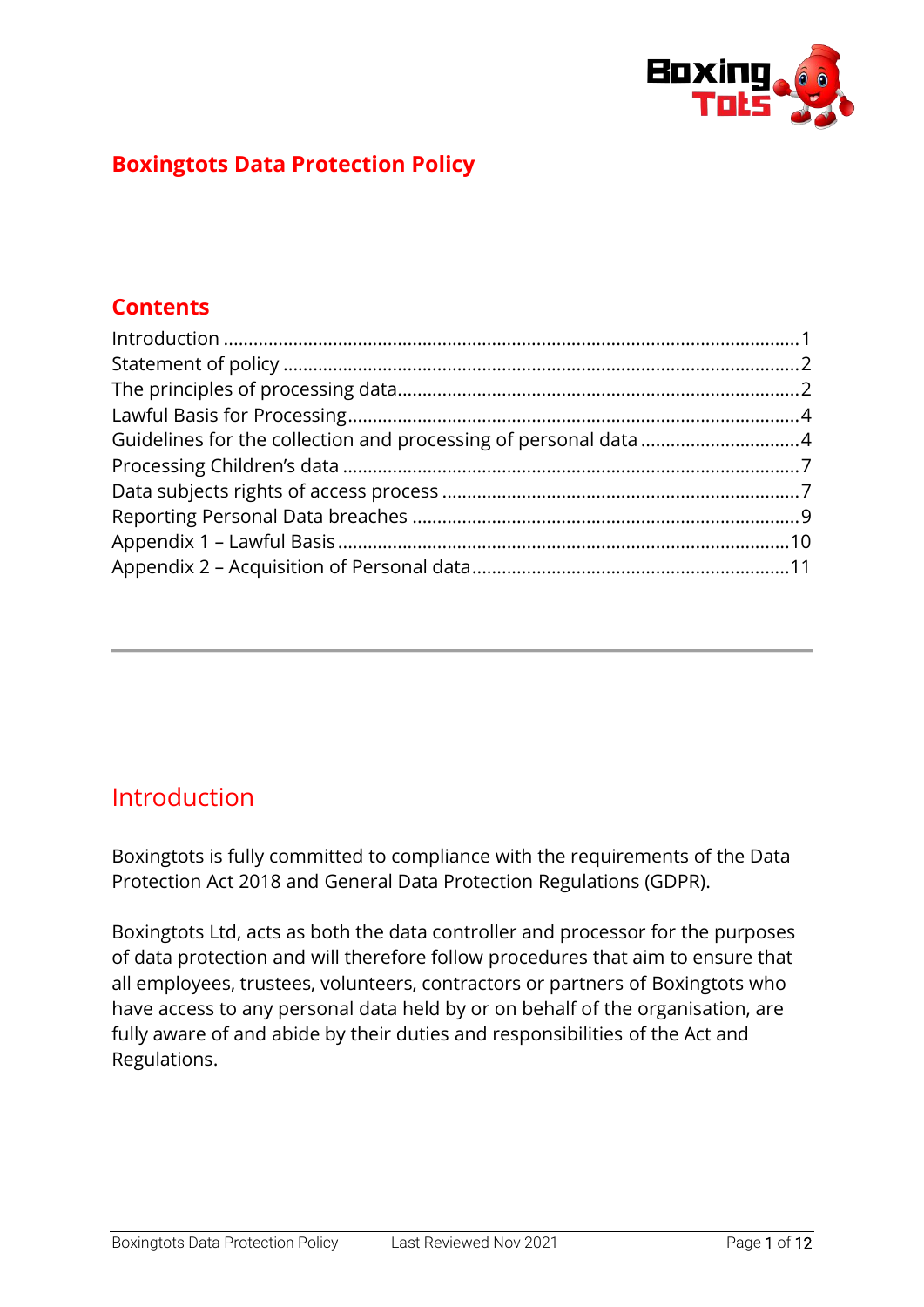

# <span id="page-1-0"></span>Statement of policy

In order to operate efficiently, Boxingtots has to collect and use information about people with whom it works. These may include members of the public, current, past and prospective employees, clients and customers, and suppliers. In addition, it may be required to collect and use information in order to comply with the requirements of funding agreements. This personal information must be handled and dealt with properly, however it is collected, recorded and used, and whether it be on paper, in computer records or recorded by any other means, and there are safeguards within the Act to ensure this.

Boxingtots regards the lawful and correct treatment of personal information as very important to its successful operations and to maintaining confidence between the organisation and those with whom it carries out business.

To this end Boxingtots fully endorses and adheres to the principles of the Act and Regulations.

# <span id="page-1-1"></span>The principles of processing data

Boxingtots will follow these general principles when acting as a data controller. Personal information:

- 1. Shall be processed fairly and lawfully and in particular, shall not be processed unless specific conditions are met;
- 2. Shall be obtained only for one or more specified and lawful purposes and shall not be further processed in any manner incompatible with that purpose or those purposes;
- 3. Shall be adequate, relevant and not excessive in relation to the purpose or purposes for which it is processed;
- 4. Shall be accurate and where necessary, kept up to date;
- 5. Shall not be kept for longer than is necessary for that purpose or those purposes;
- 6. Shall be processed in accordance with the rights of data subjects under the Act;
- 7. Shall be kept secure i.e. protected by an appropriate degree of security;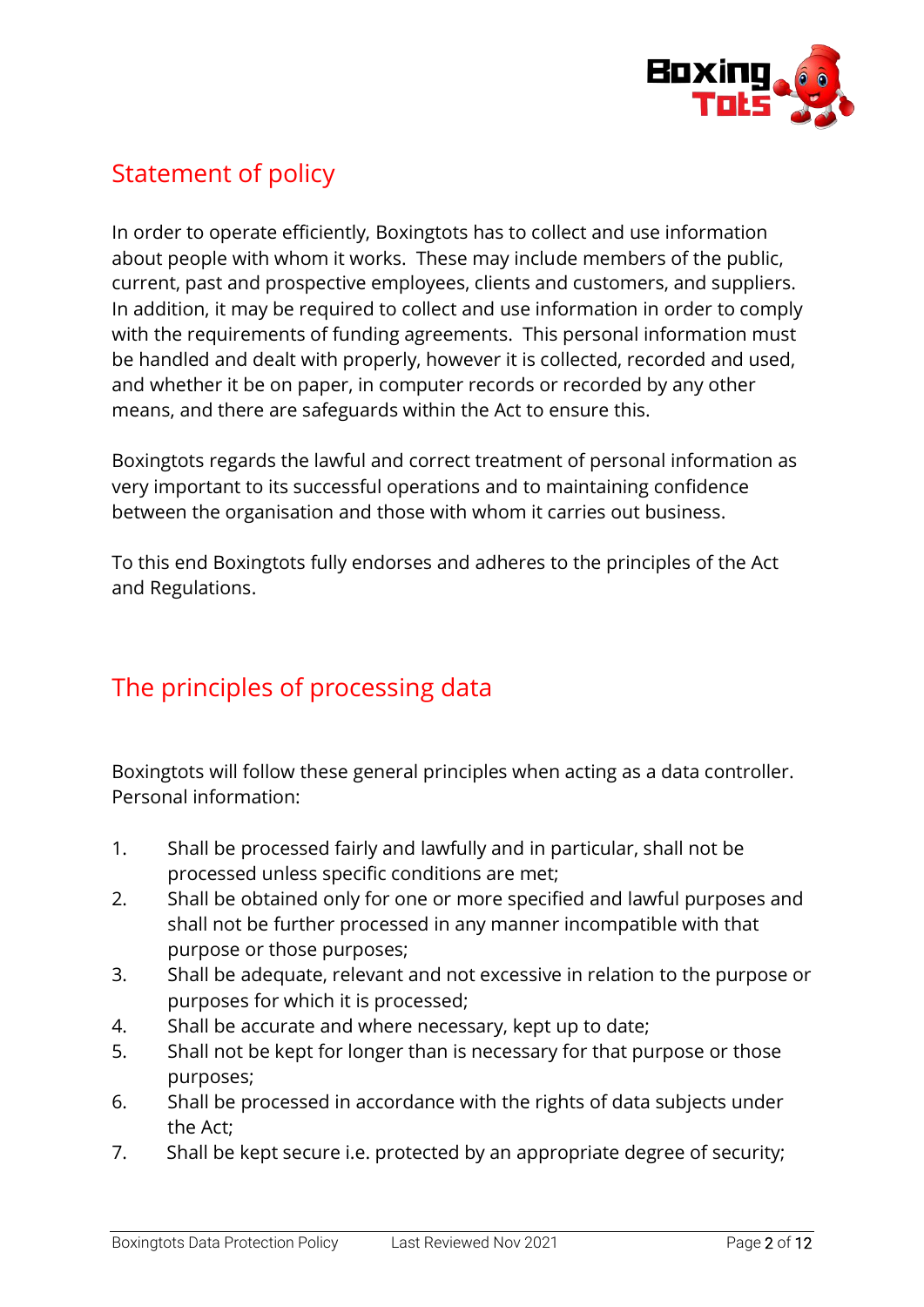

8. Shall not be transferred to a country or territory outside the European Economic Area, unless that country or territory ensures an adequate level of data protection.

The Act/Regulations provide conditions for the processing of any personal data. They also make a distinction between **personal data and special category data**.

Personal data is defined as meaning any information relating to an identifiable person who can be directly or indirectly identified in particular by reference to an identifier.

This definition provides for a wide range of personal identifiers to constitute personal data, including, name, identification number, location data, online identifier, reflecting changes in technology and the way Boxingtots collects information about people.

The Act/Regulations apply to both automated personal data and to manual filing systems where personal data are accessible according to specific criteria.

Personal data that has been pseudonymised – e.g. key-coded – can fall within the scope of the Act/Regulations depending on how difficult it is to attribute the pseudonym to a particular individual. Boxingtots will ensure whenever it codes data it will use a system which cannot be easily attributed to individual e.g. not using initials.

Special category data is defined as personal data consisting of information as to:

- Racial or ethnic origin;
- Political opinion;
- Religious or other beliefs;
- Trade union membership;
- Physical or mental health or condition;
- Sexual life;

To process data about criminal proceedings or convictions Boxingtots must have a lawful basis for undertaking this. Boxingtots currently does not hold any data about service users and will only hold any information if relevant for staffing DBS purposes..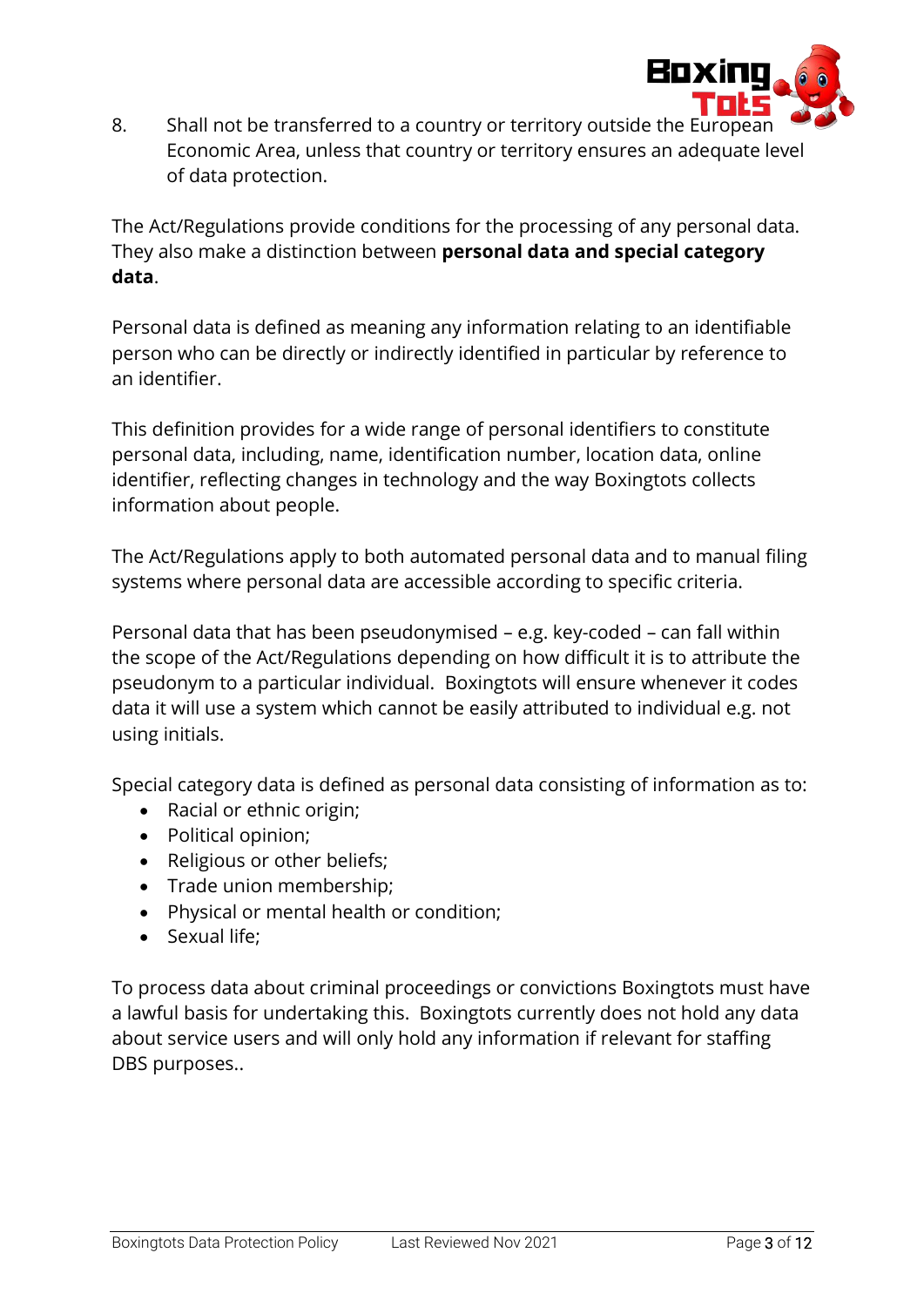

## <span id="page-3-0"></span>Lawful Basis for Processing

Within the Act/Regulations there are six lawful bases for processing Boxingtots has reviewed these and has identified that it will process data under 4 of the headers, Consent, Legitimate interests, Legal and Contract.

**Consent** – within this lawful basis the individual must have given clear consent for Boxingtots to process their personal data for a specific purpose.

**Legitimate interests** – this process is necessary for Boxingtots's legitimate interests in order to deliver our services. This is used in instances where people's data would reasonably be expected to be used for the purpose and has minimal privacy impact.

**Legal** – this processing is necessary for us to comply with the law

**Contract** – this processing is necessary for a contract we have with an individual, or because they have asked us to take specific steps before entering into a contract.

Appendix 1 shows which areas of our service will be used to process personal data. Categories of personal data marked with an \* are classed as special category data. We will minimise the collection of special category data and only do so when legally required or if there is a specific purpose.

In deciding to use legitimate interest for the processing of personal data Boxingtots has carried out a Legitimate Interests Assessment (LIA). The LIA identified that we needed to collect this information in order to maintain the service. None of the information collected was sensitive special data and would have a minimal impact on an individual.

# <span id="page-3-1"></span>Guidelines for the collection and processing of personal data

### **Acquisition of personal data**

When obtaining personal data Boxingtots will ensure that we will tell data subjects:

- The purpose(s) for which the data is being gathered
- The lawful basis under which the data is being processed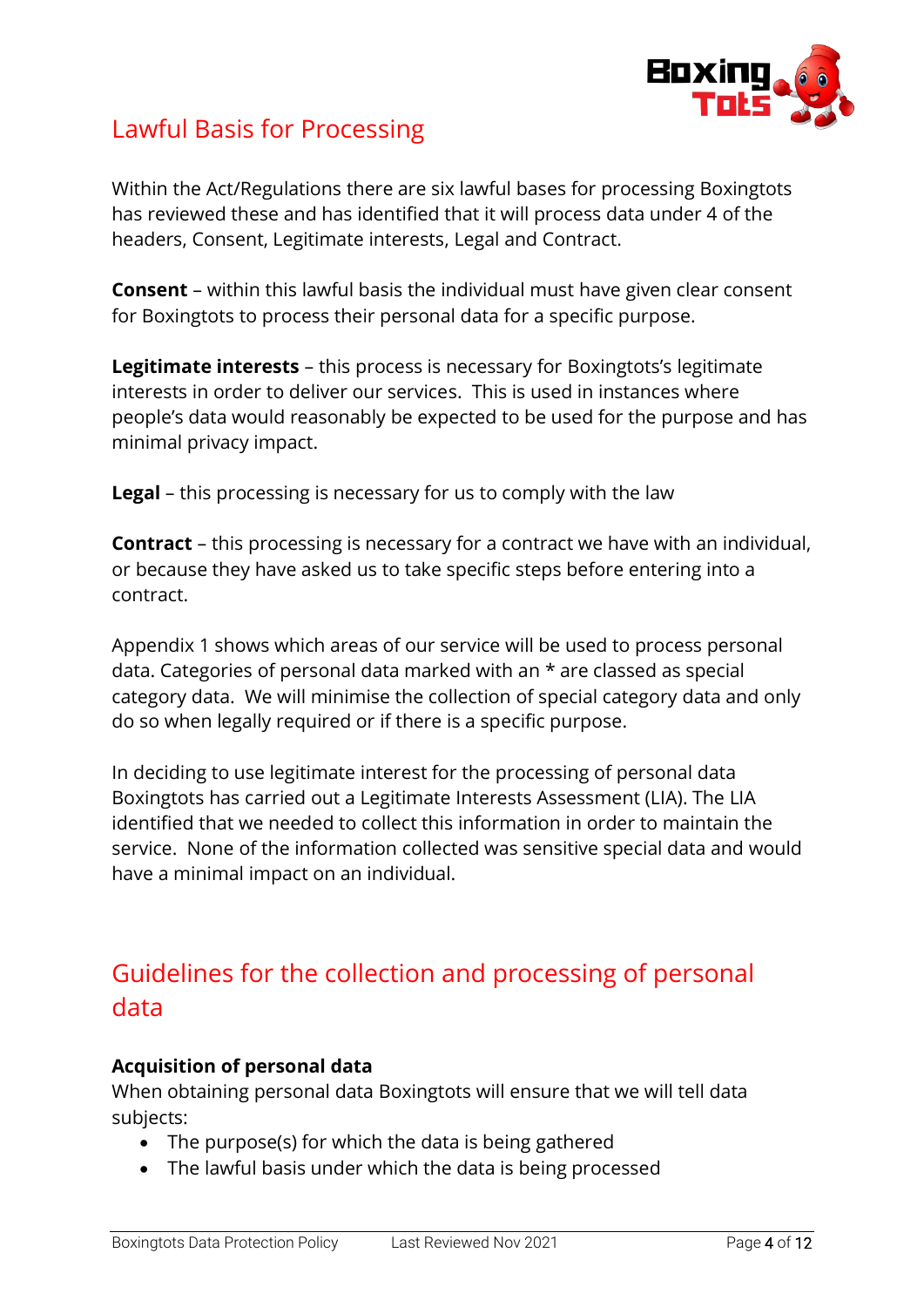

- obtain their explicit consent using clear language, especially if special category data is being collected
- Inform them that Boxingtots will be the data controller for the Act
- Inform them of any third party data processers who will manage their data
- disclose the identities of any other persons or organisations to whom the data may be disclosed
- The decision making process used to determine the retention period
- The existence of each data subjects rights and how they can contact us
- The right to lodge a complaint with the ICO
- Whether the provision of personal data is part of a statutory or contractual requirement or obligation and possible consequences of failing to provide the personal data

Appendix 2 shows when and how Boxingtots will tell the data subjects to above information.

No more data than is necessary for the declared purpose(s) will be collected.

### **Holding/safeguarding/disposal of personal data**

Data will not be held for longer than necessary.

When data has reached the retention duration such data will be earmarked for destruction. Appropriate measures will be taken to ensure that data cannot be reconstructed or processed by third parties.

### **Processing of personal data**

Personal data will only be processed for the purpose(s) for which they were obtained or for a similar purpose. If the new purpose is ever different, the data subject's consent will be obtained.

### **Disclosures and transfers of personal data**

Boxingtots aims to protect the confidentiality of those whose personal data it holds. Employees and volunteers of the organisation may not disclose any information without the consent of the data subject.

It is Boxingtots's policy that it will not transfer data outside of the organisation without the data subjects consent.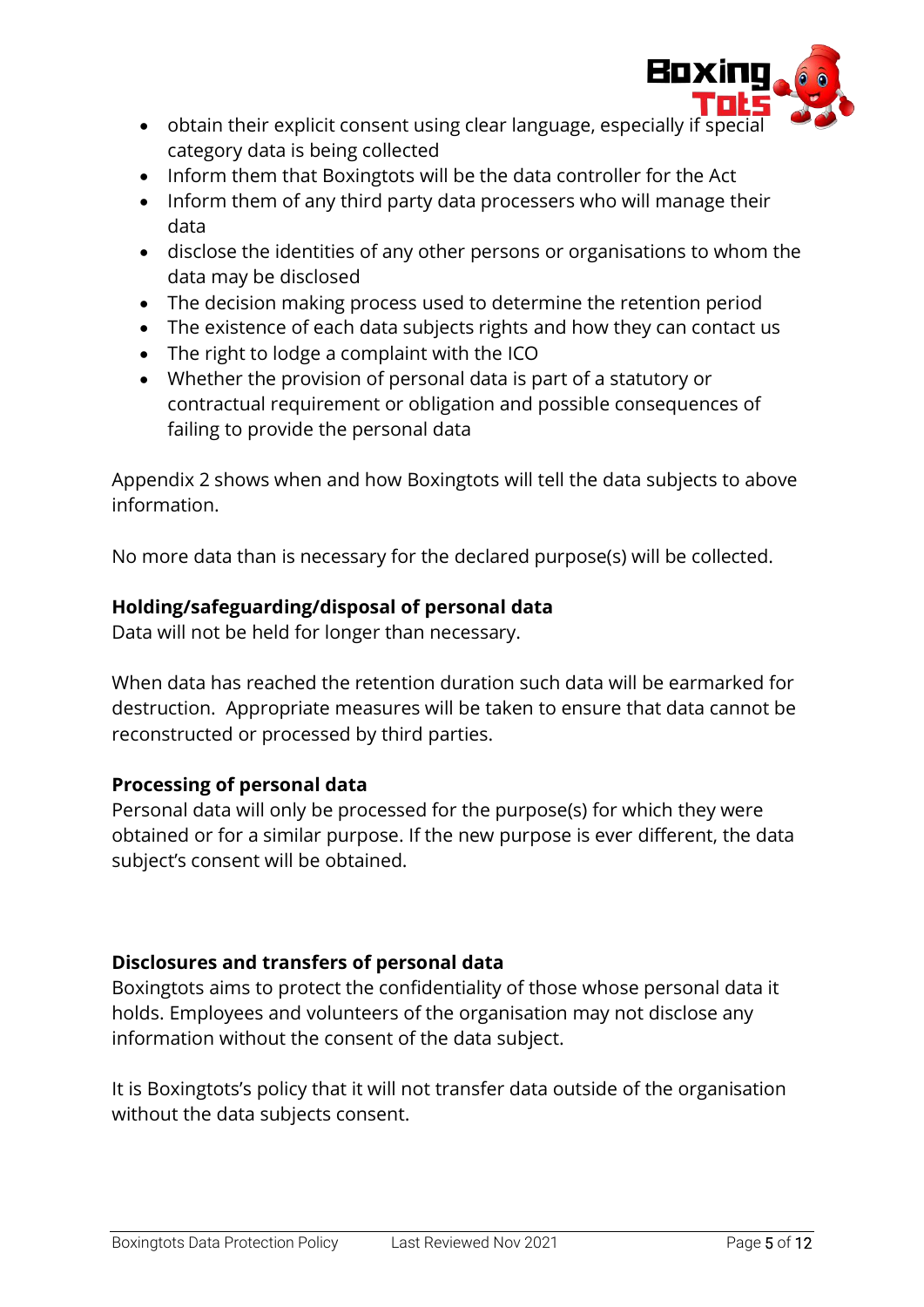

Boxingtots uses data processors to manage some of the personal data that it holds. Boxingtots will ensure that there is a written contract in place with the data processor to ensure that both parties understand their responsibilities and liabilities. This will include ensuring they are able to provide information from any requests within relevant time frames.

In addition, Boxingtots will ensure that:

- There is someone with specific responsibility for data protection in the organisation;
- Everyone managing and handling personal information understands that they are contractually responsible for following good data protection practice;
- Everyone managing and handling personal information is appropriately trained to do so;
- Everyone managing and handling personal information is appropriately supervised;
- Anyone wanting to make enquiries about handling personal information, whether a member of staff or a member of the public, knows what to do;
- Queries about handling personal information are promptly and courteously dealt with;
- All processing activities will be documented and include maintaining records on several things such as processing purposes, data sharing and retention.
- Methods of handling personal information are regularly assessed and evaluated and include consideration of pseudonymisation, transparency and improving security features;
- Performance with handling personal information is regularly assessed and evaluated;
- Data sharing is carried out under a written agreement, setting out the scope and limits of the sharing. Any disclosure of personal data will be in compliance with approved procedures.
- There are robust breach detection, investigation and internal reporting and recording procedures in place. These will facilitate decision-making about when Boxingtots will be required to notify the ICO and the affected individuals.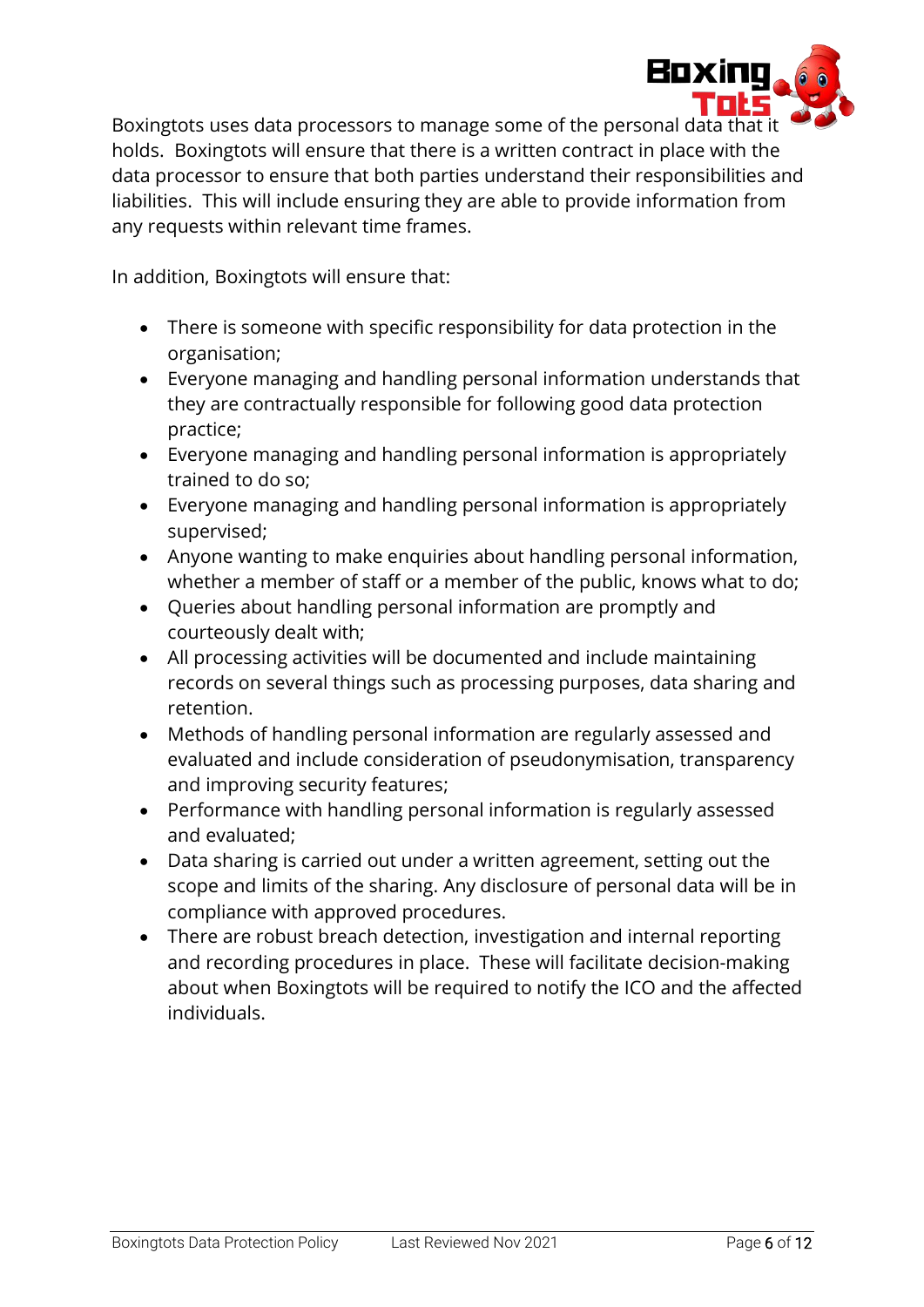

# <span id="page-6-0"></span>Processing Children's data

Boxingtots may only hold a small amount of personal data that relates to an individual who is a child. If Boxingtots collects personal data about a child the organisation will always use the lawful basis of consent and ensure that its information is written in a way that children will understand their rights.

Children aged 13 and over are able to provide their own consent and for children under this age written consent will be gathered from whoever holds parental responsibility for that child.

# <span id="page-6-1"></span>Data subjects rights

### **Under the Act/Regulations individuals have the**

- **Right of Access –** individuals have the right of access to their personal data and supplementary information.
- **Right to rectification –** individuals are entitled to have personal data rectified if it is inaccurate or incomplete or is needed to be changed
- **Right to erasure -** individuals have the right to request the deletion or removal of their personal data where there is no compelling reason for its continued processing
- **Right to restrict processing –** individuals have the right to 'block' or suppress the processing of personal data. It can still be stored but not further process it.
- **Right to data portability –** the individuals are able to obtain and reuse their personal data for their own purposes across different services. This allows them to move, copy or transfer personal data easily from one IT environment to another in a safe and secure way.
- **Right to object**  individuals have the right to object to processing on legitimate interest of the performance of a task in the public interest, direct marketing and processing for purposes of scientific/historical research and statistics.

Boxingtots is fully committed to facilitating the rights of individuals under the Act/Regulations ('applicants') to their personal data, while bearing in mind the need to protect other individual's rights of privacy.

All individuals are able under the Act/Regulations to request to obtain

• Confirmation that their data is being processed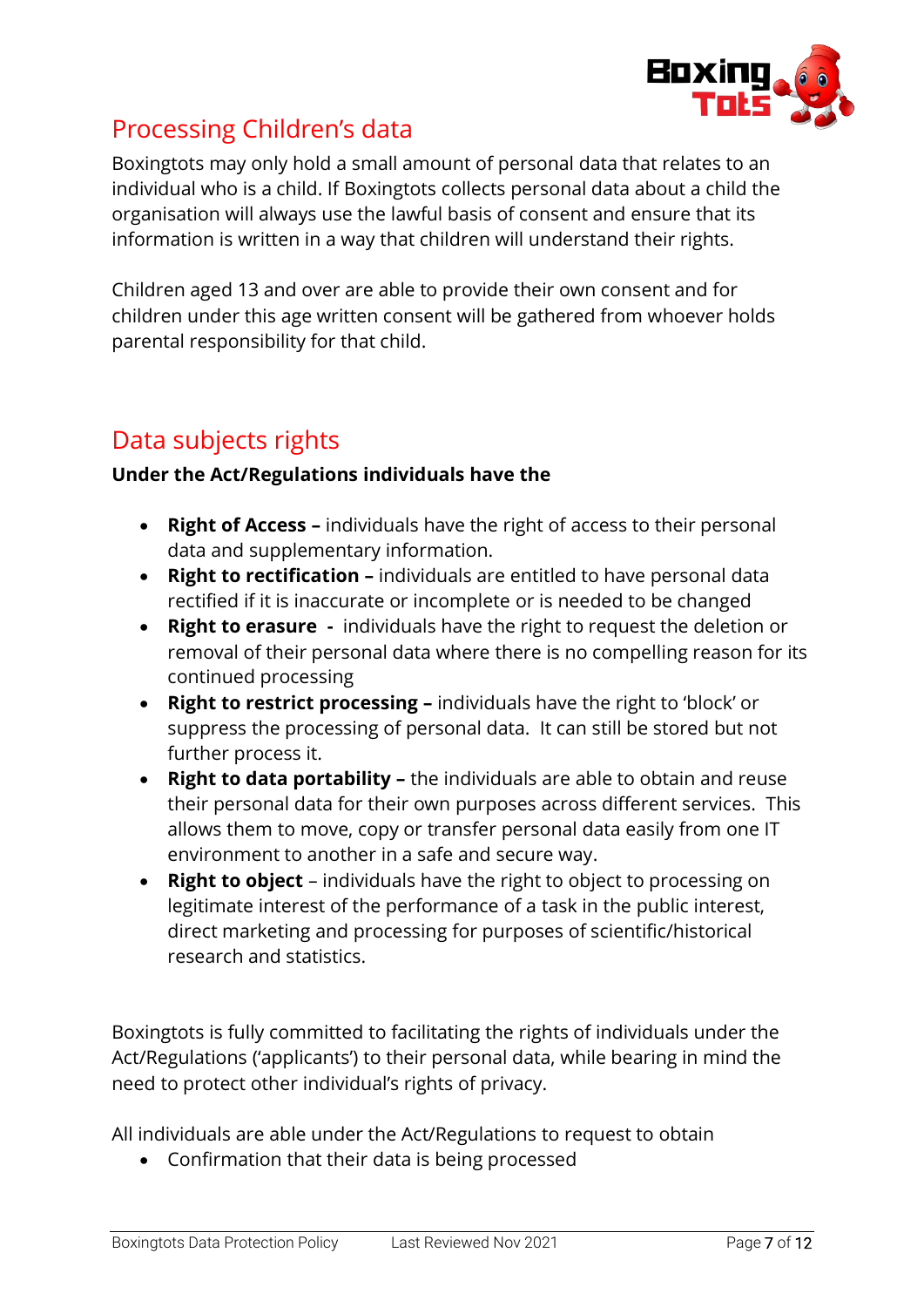

- Access to their personal data and
- Other supplementary information which Boxingtots will make available in the privacy notice

Individuals have this right so that they are aware of and can verify the lawfulness of the processing.

If any request involves providing information relating to another individual (a 'third party individual') then Boxingtots reserves the right to not comply with the request unless:

- the third party has consented to the disclosure or
- it is reasonable in all the circumstances to comply with the request without the consent of the third party individual.

Boxingtots would expect to provide many requests within the course of normal business for example, checking contact phone numbers and email addresses. These would be dealt with informally, however we will check the identity of the applicant.

When responding to a formal request Boxingtots will require:

- Information to be sure of the applicant's identity. If the organisation has cause to doubt the identity of the applicant additional reasonable evidence will be requested.
- Any additional information to enable us to find the relevant records. If additional information is needed from the applicant this will be done promptly.

Boxingtots would in most cases provide this information free of charge however the organisation reserves the right to charge £10 for the records dependent on the amount of information requested. If this is the case we will inform the applicant promptly. Boxingtots will aim to respond to all requests within 10 calendar days, up to a maximum of 1 calendar month; if a fee is applicable or the request is deemed to be complex or numerous then Boxingtots may extend this period by a further 2 months.

If Boxingtots holds no personal information on the applicant then this will be reported.

Boxingtots will not make any changes to information once a request has been received. All terms or codes will be explained within the response.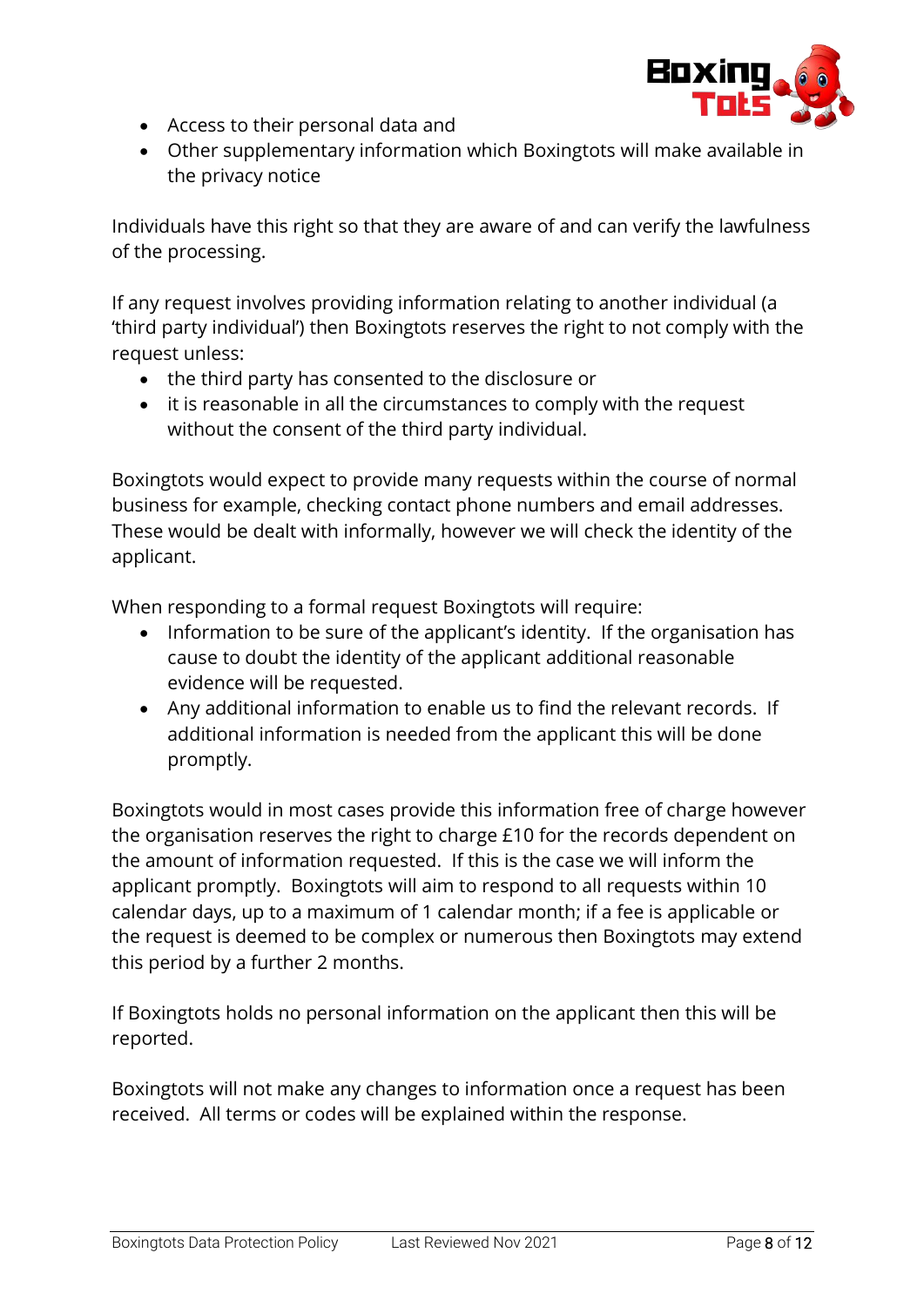

Boxingtots may not provide the information if the request if found to be manifestly unfounded or excessive. Boxingtots would explain this clearly to the individual outlining their right to raise a complaint either internally to Boxingtots or with the ICO.

Boxingtots may not be able to grant one of the rights due to legal or contractual requirements. Boxingtots would explain this clearly to the individual outlining their right to raise a complaint either internally to Boxingtots or with the ICO.

**Rights related to automated decision making including profiling** –Boxingtots would not expect to receive any requests under this right as it does not carry out automated decision making or profiling based on personal data.

# <span id="page-8-0"></span>Reporting Personal Data breaches

Boxingtots will comply with all duties laid out by the ICO on reporting data breaches. Where it is required reporting will take place within 72 hours of Boxingtots becoming aware of the breach.

As an action of good practice Boxingtots will inform individuals of any breach which impacts their data and those where the breach is likely to result in a high risk of adversely affecting individuals' rights and freedoms Boxingtots will inform these individuals without undue delay.

The full procedure on this can be found in the Boxingtots Data Breach process.

#### **Review**

This policy will be reviewed periodically to take into account changes in the law and guidance issued by the Information Commissioner

### **Related policies/procedures**

Data Processing and Retention policy Data Breach process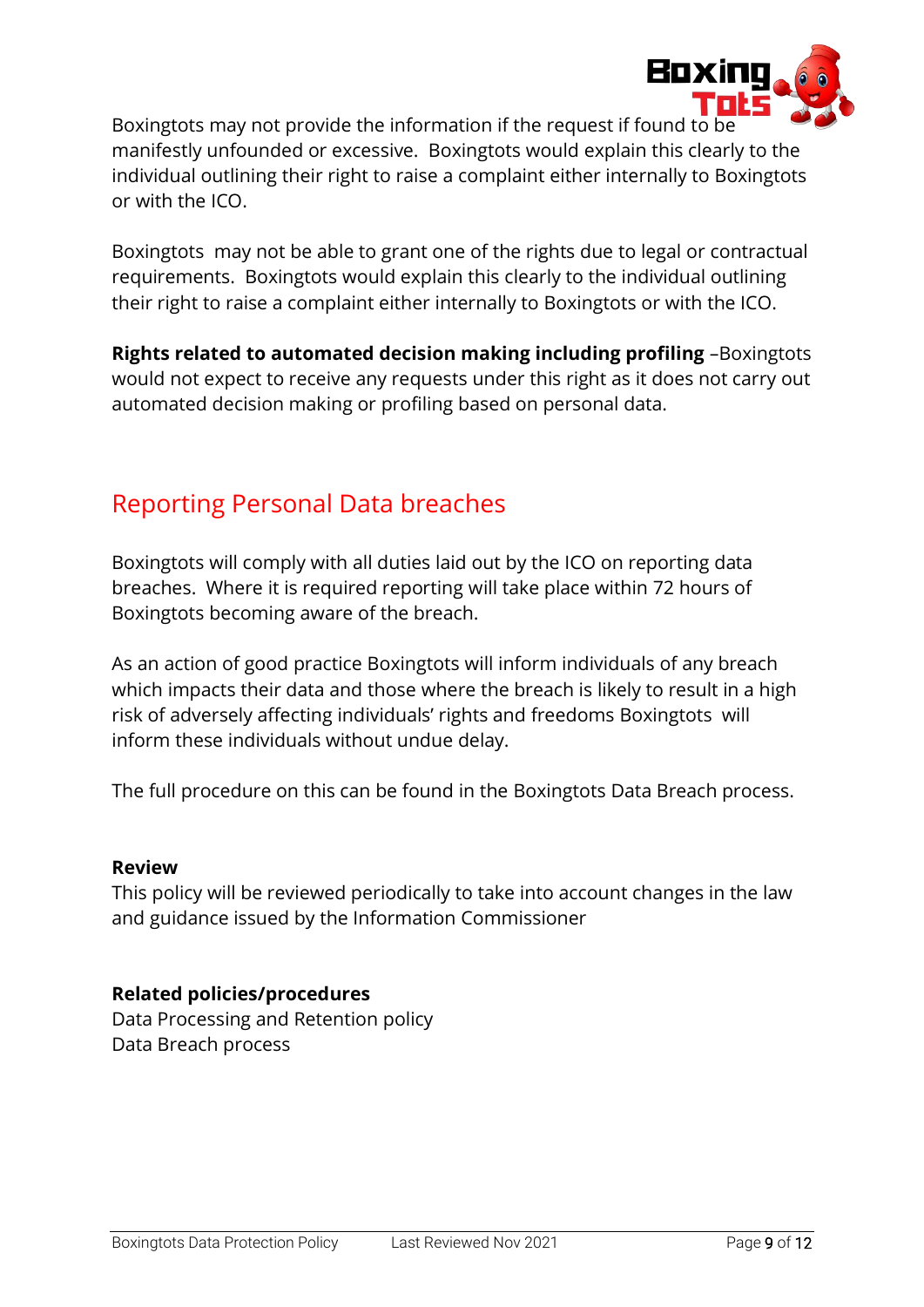

# <span id="page-9-0"></span>Appendix 1 – Lawful Basis

#### **Consent**

*Note - Content is an example only based on CVS data- your content will be different*

| <b>Name of service</b> | coment to an example only to about on ever alone. Jour coment million algunant<br><b>Categories of personal</b><br>data | Intended use of<br>data | <b>Shared with</b><br>3rd Party |
|------------------------|-------------------------------------------------------------------------------------------------------------------------|-------------------------|---------------------------------|
| E-bulletin sign up     | email address                                                                                                           | Send E-bulletin         | No                              |
|                        |                                                                                                                         |                         |                                 |
|                        |                                                                                                                         |                         |                                 |
|                        |                                                                                                                         |                         |                                 |
|                        |                                                                                                                         |                         |                                 |
|                        |                                                                                                                         |                         |                                 |
|                        |                                                                                                                         |                         |                                 |
|                        |                                                                                                                         |                         |                                 |
|                        |                                                                                                                         |                         |                                 |
|                        |                                                                                                                         |                         |                                 |
|                        |                                                                                                                         |                         |                                 |
|                        |                                                                                                                         |                         |                                 |
|                        |                                                                                                                         |                         |                                 |
|                        |                                                                                                                         |                         |                                 |
|                        |                                                                                                                         |                         |                                 |
|                        |                                                                                                                         |                         |                                 |
|                        |                                                                                                                         |                         |                                 |

### **Legitimate Interest**

*Note - Content is an example only based on CVS data- your content will be different*

| <b>Name of service</b> | <b>Categories of personal</b><br>data | Intended use of<br>data     | <b>Shared with</b><br>3rd Party |
|------------------------|---------------------------------------|-----------------------------|---------------------------------|
| General data           | <b>Name</b>                           | <b>Contact regarding</b>    | <b>No</b>                       |
| collected to record    | Address                               | development /               | <b>No</b>                       |
| the activities         | Phone number                          | <b>Volunteering / Voice</b> | <b>No</b>                       |
| delivered against      | Email                                 | work delivered by           | <b>No</b>                       |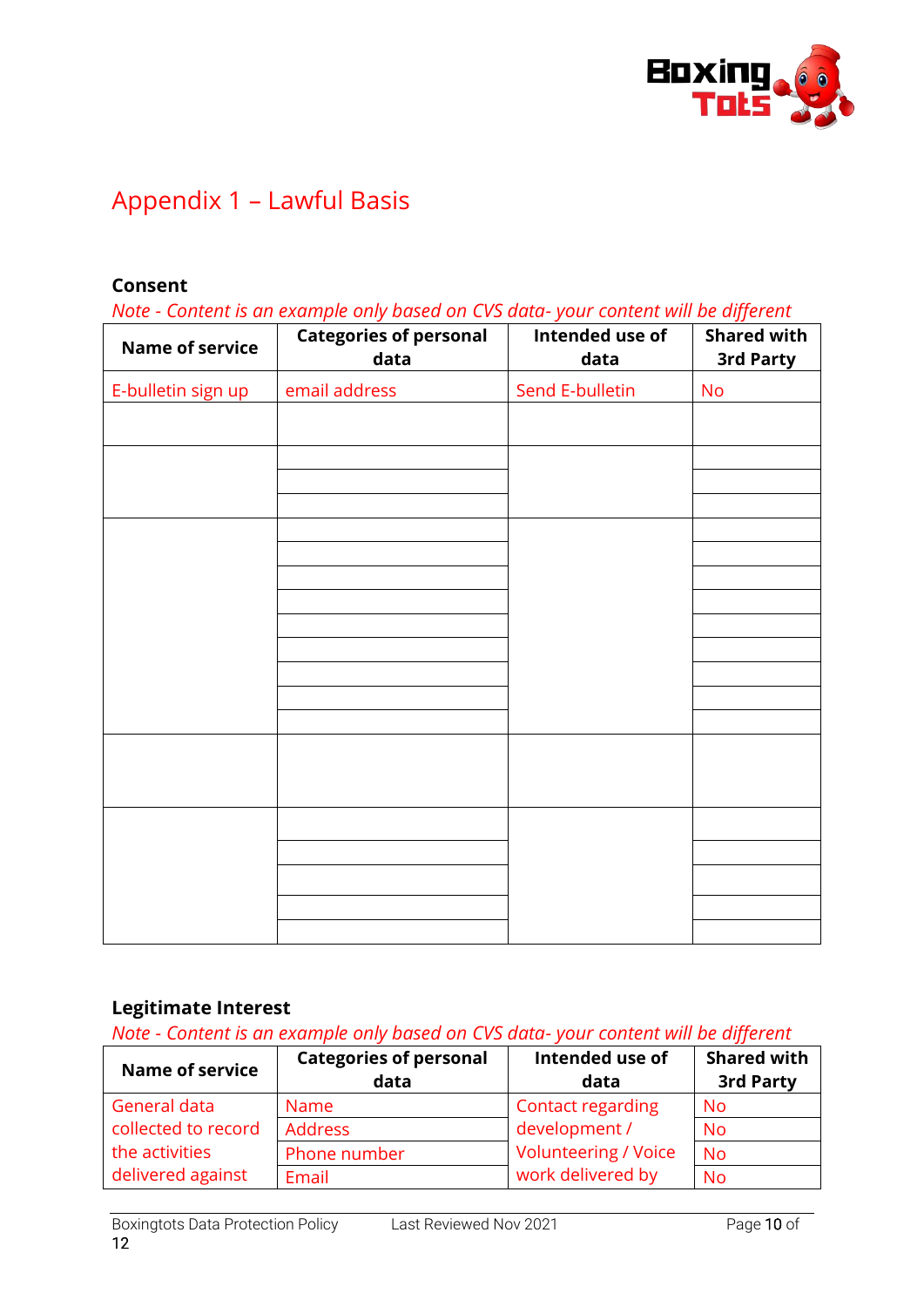

|              |                      |                     | ---       |
|--------------|----------------------|---------------------|-----------|
| individuals. | Relationship to      | <b>CVS</b>          | <b>No</b> |
|              | organisation         |                     |           |
|              | Role in organisation | This is our general | <b>No</b> |
|              |                      | development work    |           |
|              |                      | delivered to        |           |
|              |                      | members e.g. a      |           |
|              |                      | meeting about       |           |
|              |                      | funding advice.     |           |

### **Legal**

### *Note - Content is an example only based on CVS data- your content will be different*

| Name of<br>service | <b>Categories of personal data</b> | <b>Shared / Managed by third</b><br>party |
|--------------------|------------------------------------|-------------------------------------------|
| HR - Current       | Contact details                    | <b>SAS Daniels</b>                        |
| Employees          | <b>Emergency contact details</b>   | SAS Daniels & on sharepoint               |
|                    | Holiday record                     | <b>SAS Daniels</b>                        |
|                    | performance management details     | Saved in Sharepoint                       |
|                    | CV information                     | Paper copy in filing cabinet              |
|                    | Disability *                       | Paper copy in filing cabinet              |
|                    | Copy of Passport                   | Paper copy in filing cabinet              |
|                    | Car insurance details              | Paper copy in filing cabinet              |
|                    | Gender                             | <b>SAS Daniels</b>                        |
|                    | marriage status*                   | <b>SAS Daniels</b>                        |
|                    | Criminal record - if applicable    | Paper copy in filing cabinet              |
|                    | Ethnicity*                         | <b>SAS Daniels</b>                        |
|                    |                                    |                                           |
|                    |                                    |                                           |
|                    |                                    |                                           |
|                    |                                    |                                           |
|                    |                                    |                                           |
|                    |                                    |                                           |
|                    |                                    |                                           |

# <span id="page-10-0"></span>Appendix 2 – Acquisition of Personal data

### *Note - Content is an example only based on CVS data- your content will be different*

| <b>Acquisition of Personal Data</b>  | <b>Method to share</b>     | When this is<br>shared |
|--------------------------------------|----------------------------|------------------------|
| The purpose(s) for which the data is | Email / webpage / leaflet  | At the time of         |
| being gathered                       | Form with the information. | consent                |